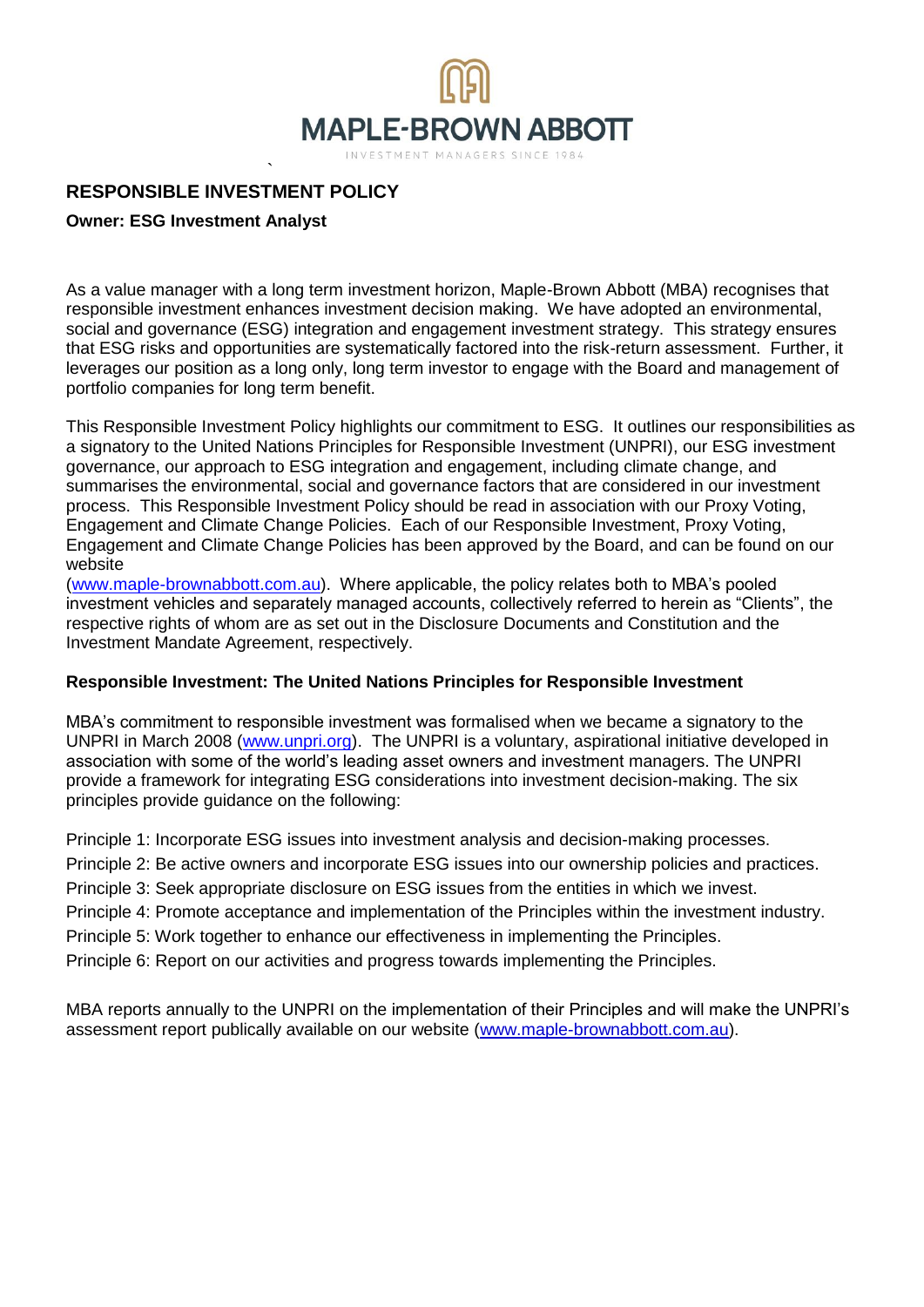## **Responsible Investment: Governance**

MBA has adopted an ESG integration and engagement investment strategy. This strategy is complementary to our investment philosophy, and paired with our research capability, enhances investment decision making. Our approach is aligned with the UNPRI, and is outlined below:

- The delivery of our ESG investment strategy is a firm wide undertaking. MBA's ESG investment strategy and policies have been approved by the Board. The firm's Chief Investment Officer (CIO), in conjunction with the Chief Executive Officer (CEO), drives the firm's responsible investment agenda. The underlying responsibility for integrating ESG into our investment process lies with each investment analyst, who conducts ESG research and makes recommendations, and each portfolio manager, who incorporates these investment recommendations into their trading decisions. There is a dedicated ESG investment analyst, who is responsible for co-ordinating the implementation of the firm's Responsible Investment, Engagement, Proxy Voting and Climate Change Policies and initiatives. The firm's marketing and operations teams are also involved in the compliance with, and implementation of our Responsible Investment Policy and the fulfilment of our obligations under the UNPRI.
- MBA's Responsible Investment Policy only applies to equities that are directly managed by MBA. Given this asset class comprises the majority of our funds under management (FUM), we have greater ability to implement our Responsible Investment Policy and affect change.
- MBA considers ESG capabilities in the appointment and evaluation of external fund managers appointed to manage assets on behalf of MBA.
- Consistent with our approach to in-house equity research, analysts conduct their own internal ESG research. To develop investment analysts' knowledge and understanding of ESG risks and opportunities, we facilitate training and access to specialist information providers. These include an annual investment offsite, access to brokers, through a dedicated ESG brokerage allocation, independent research advisors, for example proxy advisors, and information providers, for example, Bloomberg. These resources may include company, sector or country related analysis or ratings. It also includes participation in a number of industry and professional association initiatives of which we are members or affiliates. In addition to internally provided training, each investment analyst is required to conduct a minimum of one hour personal professional ESG training, under MBA's broader personal professional development training requirements.
- To ensure that we continually improve our ESG capabilities MBA undertakes to annually set and review objectives for its responsible investment activities.
- ESG is included in the performance appraisals for our investment professionals and contributes to the determination of their remuneration.
- MBA reports on its ESG capabilities and progress on implementing the UNPRI principles to stakeholders, through our quarterly report, bespoke Client reporting, marketing presentations and on our website [\(www.maple-brownabbott.com.au\)](http://www.maple-brownabbott.com.au/).
- MBA will work with Clients to understand and incorporate their ESG investment objectives, including but not limited to, the implementation of exclusion lists, bespoke proxy voting processes and tailored reporting.
- MBA seeks to manage its business in keeping with ESG standards. We have a number of internal governing policies, including an Environmental Policy and Management Plan and a Code of Ethics and Whistleblowing Policy.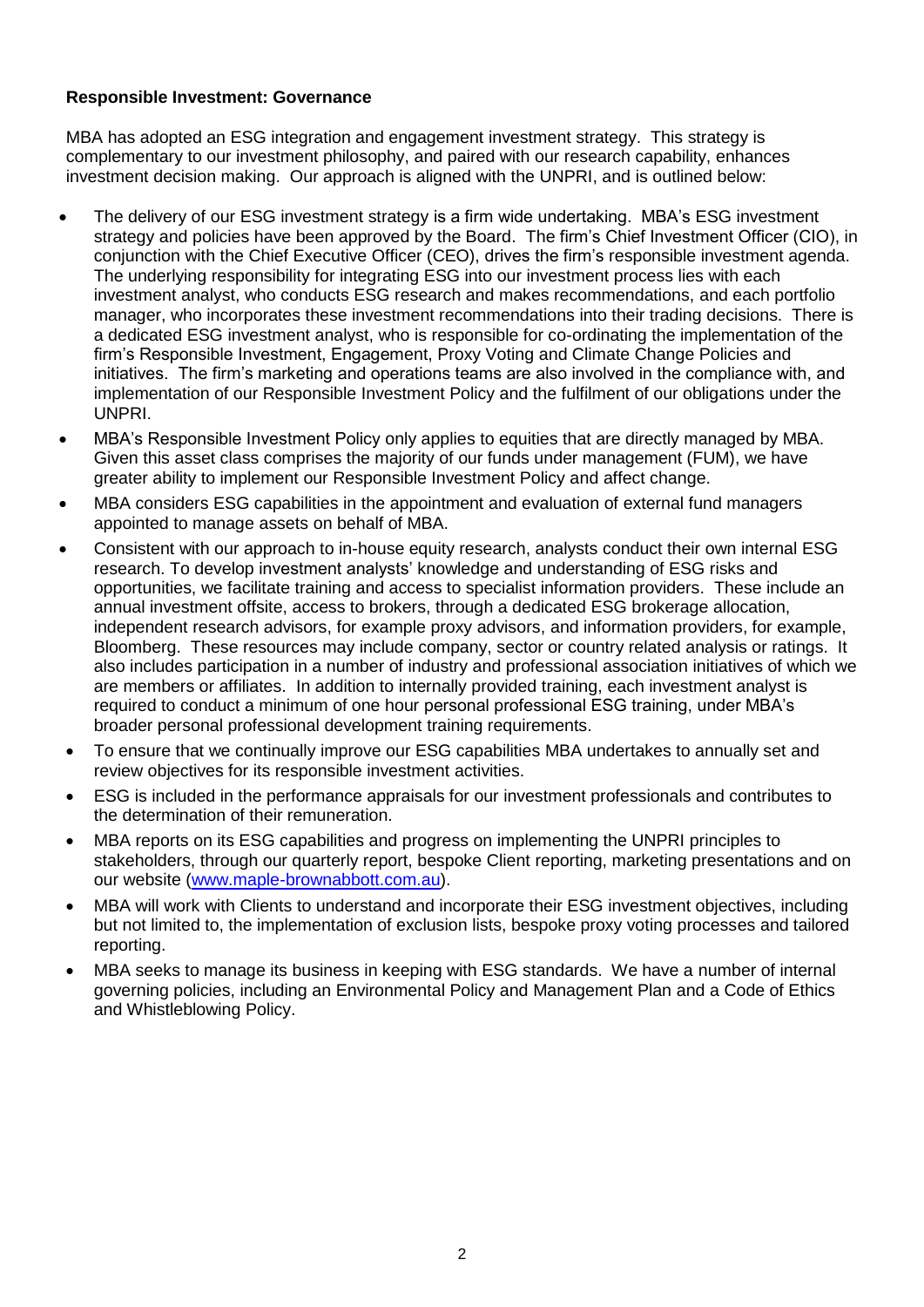# **Responsible Investment: Integration into Investment Decision Making**

- Consistent with our ESG integration and engagement investment strategy, MBA does not screen out any specific sector or company based on ESG considerations, unless requested to do so by a Client.
- MBA typically invests over a four year investment horizon and takes long only positions in the stocks that we invest in. Our long term investment horizon enables us to take a genuine long term view on ESG risks and opportunities.
- MBA conducts in-house, bottom up, fundamental stock analysis and is thus well placed to integrate ESG risks and opportunities into investment decision making. Further, MBA's investment analysts also conduct our engagement and proxy voting activities, ensuring that information obtained in these activities is systematically incorporated into our investment analysis and decision making.
- MBA identifies and assesses the ESG risks and opportunities, including climate change, which may impact a company's long term earnings growth and valuation. These factors, along with an assessment of the quality of a company's Board and management, are discussed in the ESG section of all company research reports. Where the valuation impact is material, it is either explicitly factored into company's earnings forecasts, through adjustments to revenue, cost, earnings, capex, cashflow or balance sheet items, or implicitly through the determination of the terminal value, discount rate or perpetuity growth rates. As outlined in more detail below, material climate change risks and opportunities are assessed using the climate risk assessment framework, which along with valuation implications, are included in the research report. Identified ESG issues and valuation implications are discussed at the research meeting and incorporated into portfolio construction through the analyst portfolio, where relevant, and portfolio manager trading. This process of ESG integration ensures that ESG risks and opportunities are systematically factored into the risk-return assessment, and that where we invest in a company with ESG risks, the forecast return is sufficient to compensate for the risk.
- ESG research for each strategy is held in a database that is accessible by all investment professionals, including portfolio managers, relevant to that strategy.

## **Responsible Investment: Engagement and Proxy Voting**

- MBA's comprehensive engagement program, including company meetings and proxy voting, complements our ESG integration. We use our position as a long only, long term investor to engage with the Board and management of portfolio companies for long term benefit.
- Our engagement program is prioritised around material ESG risks and opportunities identified in the investment decision making process. It is implemented through company meetings, letters to the Board, and other company communication, and participation in collaborative engagement initiatives. The engagement policy also includes an escalation strategy.
- Our company proxy voting policy is US Securities and Exchange Commission (SEC) compliant and proxy voting is conducted in house.

MBA's detailed company meeting and proxy voting activities are outlined in our Engagement Policy and our Proxy Voting Policy, both of which are available on our website (www.maple-brownabbott.com.au).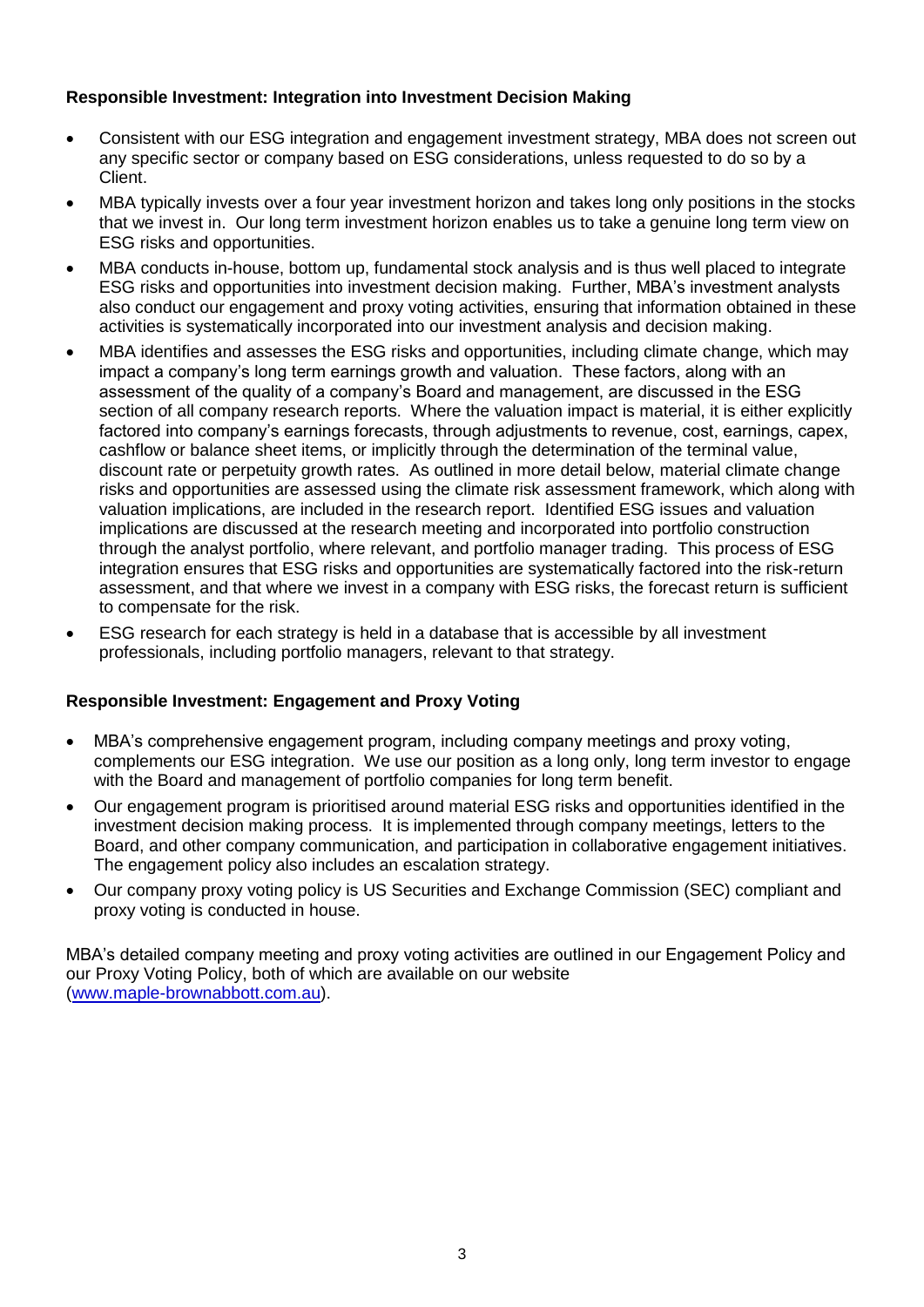# **Responsible Investment: Climate Change**

MBA acknowledge the science of climate change, and that climate risks and opportunities, along with other ESG factors, have the potential to impact investment risks and returns. Our approach to climate change is consistent with our ESG integration and engagement investment strategy, whereby material climate risks and opportunities are systematically factored into the risk-return assessment and our company engagement program. Our climate change risk assessment is aligned with the Task Force on Climate related Financial Disclosure (TCFD) and considers the following factors, both transition and physical risks and opportunities, in assessing climate change exposure:

- company climate change governance and strategy;
- revenue exposure to carbon and potential for asset stranding given the impact of government energy and climate policies on consumer preferences, market demand and growth, changing patterns of investment and production, and adaptive capacity;
- cost exposure and potential impact of carbon pricing given developing government energy and climate policies, including tougher emissions and energy efficiency standards, and adaptive capacity;
- social license to operate and reputational considerations; and
- chronic and acute physical climate impacts at the asset and system level.

Where material, company valuations are further assessed against a range of carbon transition scenarios. This climate change analysis, and the resultant scenario analysis valuation impact, is discussed in the research report and at the research meeting. Where material, it is incorporated into portfolio construction through the analyst portfolio and portfolio manager trading. Implementation of the climate change risk assessment has initially been prioritised around the higher risk sectors including mining, energy, industrials, property, infrastructure and banking and insurance.

Further, the integration of climate change into our company analysis and investment decision making process is supplemented by our comprehensive engagement program. Climate change has long been a key issue of our dedicated engagement program. As part of our plan to further evolve our investment process to align with the TCFD requirements, MBA is conducting a focused engagement campaign on companies with climate change risk who are not TCFD non-compliant.

## **Responsible Investment: Factors**

MBA considers many ESG factors in its stock analysis and investment process and its engagement activities. ESG factors vary by industry and by company, and include, but are not limited to:

**Environmental** 

- Environmental degradation, including biodiversity, deforestation and land use, environmental pollution including water, air and plastic waste management, resource scarcity and climate change including both transitional and physical risks.
- Quality of environmental related disclosure.

Environmental factors can have a direct or indirect cost through the recognition of externalities, and may result in reputational damage, business interruptions and increased regulation.

## Social

- Health and safety, human rights, labour practices and supply chain management, employee engagement, diversity, customer and stakeholder relationships, changing demographics and conflict zones and controversial weapons.
- Quality of social related disclosure.

Social factors can also have a direct or indirect cost, and may result in reputational damage, business interruptions and increased regulation.